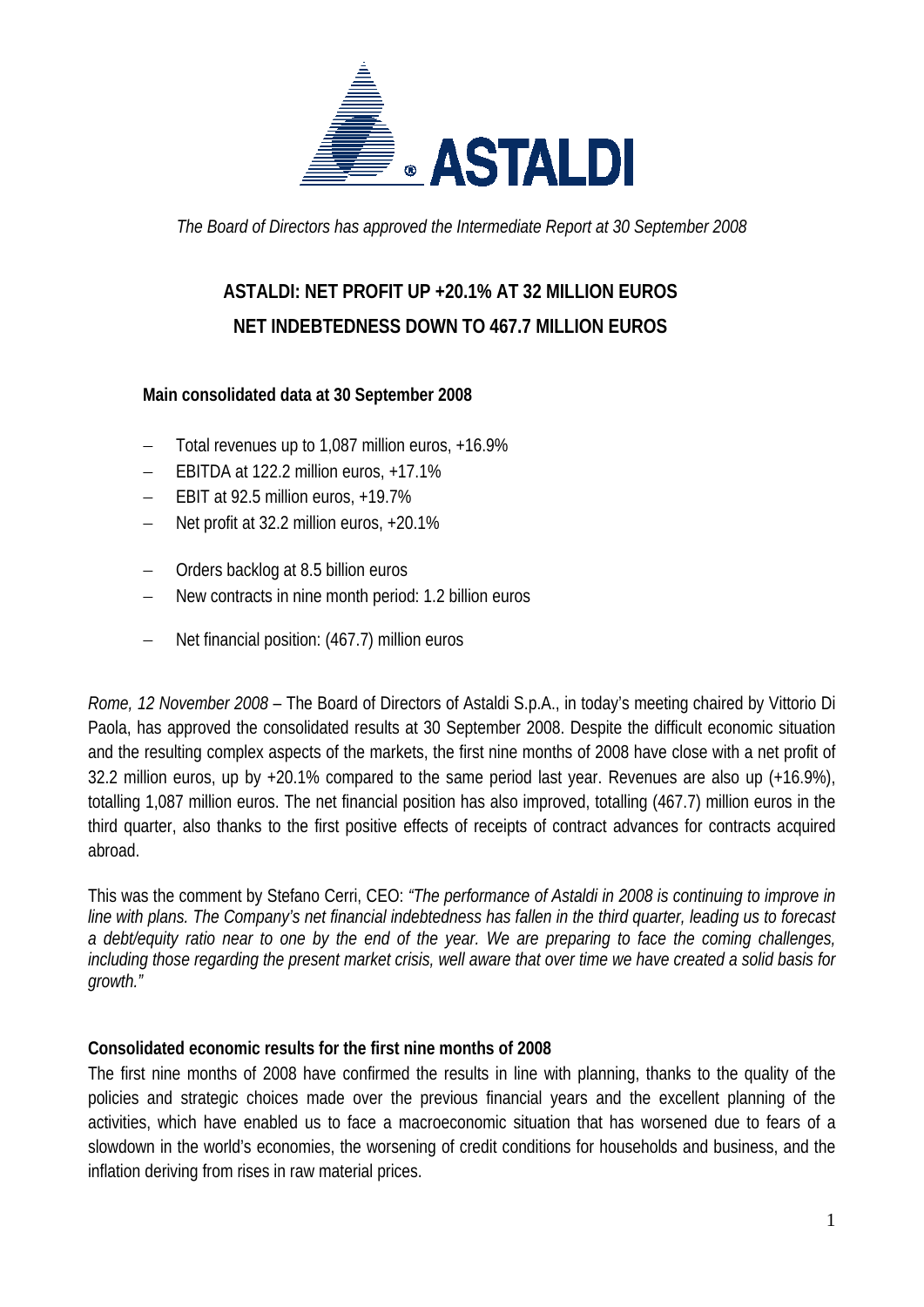**Revenues** totalling 1,041 million euros (892 million euros at 30 September 2007), with a rise of **+16.7%, reflect the increase in production activities** for some of the contracts under way in Italy and abroad, with the reaching of the full production phase for significant general contracting and project financing projects acquired over the previous financial years. **Total revenues are up by +16.9%**, at 1,087 million euros (929.9 million euros in the same period last year), thanks also to the contribution of **other operating revenues**, up by 20.9% compared to the same period last year.

The cost structure reflect an increase in activities and the growing trends in the orders backlog towards general contracting, typically associated with economies of scale and the greater use of third party subcontracting. **Production costs** total 788.1 million euros (+18.1% compared to 667.4 million euros at 30 September 2007), accounting for **72.5%** of total revenues (71.8% at 30 September 2007). **Personnel costs** total 156.1 million euros (+11.1%, compared to 140.5 million euros last year), with a lower impact on revenues of **14.4%** (15.1% last year).

**EBITDA (gross operating margin) is up** by **+17.1%** and totalling 122.2 million euros (104.3 million euros last year), with an **EBITDA margin of 11.2%**. **EBIT (net operating result),** totalling 92.5 million euros, shows a higher growth of **+19.7%** compared to 77.2 million euros at 30 September 2007, with an **EBIT margin** rising to **8.5%** from 8.3% last year.

The **net financial charges** total **38 million euros** (+19% compared to 31.9 million euros to the end of September 2007). Increasing activities of the Group have, in fact, meant higher average borrowing, due to the **increase of invested capital typically associated with the increase of production volumes and business cycles**. We should also point out that despite the considerable complexities of the credit market, up to now, the global rise in the cost of borrowing has not had any significant effects on the P&L: in this part of the financial year, changes to the cost of borrowing were limited, also thanks to the implementation of a policy to hedge interest rate risks.

**Net profit totals 32.2 million euros, up by +20.1%** compared to 26.8 million euros last year, with a net margin stable at 3%.

#### **Consolidated assets and financial situation at 30 September 2008**

The **assets and financial structure of the Group** reflects an investment policy designed to favour projects (under general contracting and project finance) with growing return on capital invested.

The **net financial position** at 30 September 2008, net of treasury shares, is (467.7) million euros. On the overall planned growth shown when compared to the (393.5) million euros recorded at the beginning of the year, it also shows a reduction of 29 million euros when compared with the previous (496.5) million euros recorded at 30 June 2008. On the one hand, the figures for the financial position on an annual basis reflect the support provided to production; on the other, the planned cash-flow trends in relation to projects under way and also the receipt of contract advances expected for contracts acquired abroad, are starting to produce their first positive effects, allowing for a more balanced used of resources and creating the conditions for a reduction of the capital invested by the end of 2008, with positive effects on the net financial position of the Group.

It is likewise important to highlight that the current debt structure, mainly oriented towards the medium-long term, presents the first significant deadline for refinancing only in 2013.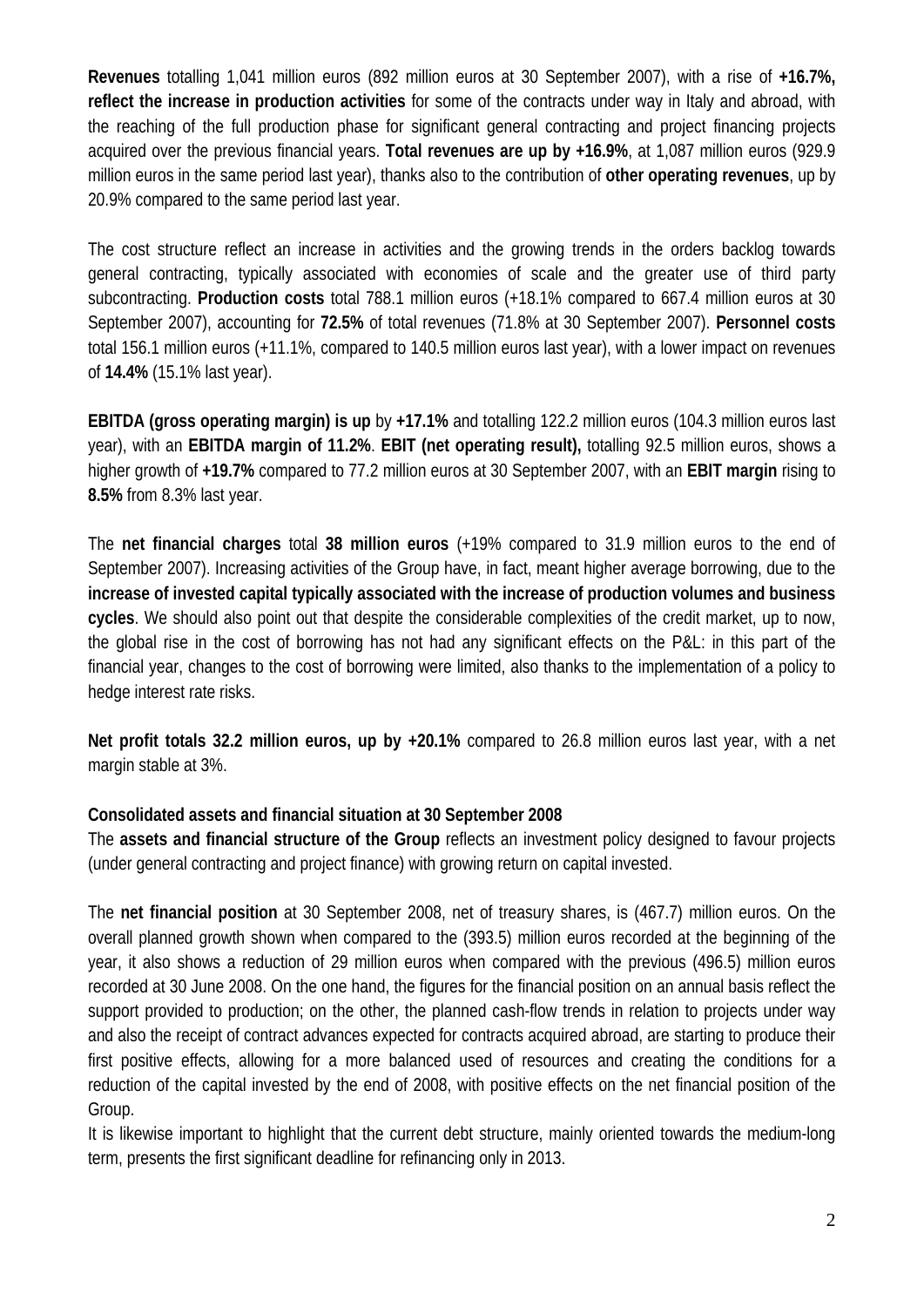The debt/equity ratio is 1.4. The corporate debt/equity which excludes the quota of indebtedness for concession and project financing activities, since it is self-liquidating, is 1.3.

|   | Euro/000                              |           | 30/09/08   | 30/06/08   | 31/03/08   | 31/12/07   | 30/09/07   |
|---|---------------------------------------|-----------|------------|------------|------------|------------|------------|
| A | Cash and cash equivalents             |           | 319,516    | 291,156    | 309,311    | 295,538    | 235,770    |
| в | Securities held for negotiation       |           | 13,154     | 24,632     | 10,871     | 14.764     | 15,619     |
| С | Liquidity                             | $(A+B)$   | 332,670    | 315,788    | 320,182    | 310,303    | 251,389    |
| D | <b>Financial receivables</b>          |           | 13,816     | 12,673     | 19,322     | 25,365     | 15,368     |
| Е | Current payables to banks             |           | (176, 863) | (259, 369) | (215, 055) | (212, 182) | (280, 429) |
| F | Current part of non-current payables  |           | (74, 931)  | (75, 904)  | (79,990)   | (97, 328)  | (1,859)    |
| G | Other current financial payables      |           | (13, 284)  | (12, 794)  | (16, 476)  | (12, 874)  | (12, 888)  |
| н | <b>Current financial indebtedness</b> | $(E+F+G)$ | (265,078)  | (348,067)  | (311,520)  | (322, 385) | (295, 176) |
|   | Net current financial indebtedness    | $(C+D+H)$ | 81,408     | (19,606)   | 27,984     | 13,284     | (28, 419)  |
| J | Non-current payables to banks         |           | (539, 947) | (467, 135) | (456,070)  | (396,039)  | (397, 575) |
| ĸ | Other non-current payables            |           | (13,970)   | (14, 424)  | (14, 385)  | (15, 787)  | (17,906)   |
|   | Non-current financial indebtedness    | (J+K)     | (553, 916) | (481, 560) | (470, 455) | (411, 826) | (415, 480) |
| M | Net financial indebtedness            | $(I+L)$   | (472, 509) | (501, 166) | (442, 472) | (398, 543) | (443, 899) |
|   | Treasury shares in portfolio          |           | 4,858      | 4.662      | 5,438      | 5,048      | 4,305      |
|   | Net total financial position          |           | (467, 650) | (496, 504) | (437, 034) | (393, 495) | (439, 594) |

### **Third quarter 2008**

The accounts for the third quarter of 2008 reflect the trends recorded for the results of the first nine months of the year.

Revenues total 368.5 million euros (+12.9% compared to the third quarter 2007), thanks to the increase in activity recorded in Italy and abroad, contributing to total revenues of 382.3 million euros (+14.1% up). The costs confirm the growing trend of the orders backlog towards activities mainly conducted under general contracting; production costs totalling 281.9 million euros (+16.1%), accounting for 73.7% of total revenues (72.5% in the first nine months of 2007); personnel costs are 51.8 million euros, with a reduced impact of 13.6% (14.5% in the third quarter 2007). The consequent cost structure means better economic performance rates, also on a quarterly basis. The EBITDA (gross operating margin) is 42.1 million euros (+15.3%), accounting for 11% of total revenues (10.9% in the third quarter 2007), while the EBIT is 31.9 million euros (+14.9%), representing 8.4% of revenues (8.3% in the third quarter of last year).

Net financial charges totalling 16.6 million euros have been only slightly affected by increased interest rates for the period, and in any case, the higher average level of indebtedness associated with Group operations is currently being reduced.

The quarter closes with a net profit (+47.5%), totalling 11.1 million euros, accounting for 2.9% of revenues.

#### **The orders backlog**

New contracts recorded in the first nine months of the year totalled 1.2 billion euros, bringing the orders backlog at 30 September 2008 to 8.5 billion euros, of which 6.4 billion euros regarding the construction sector and 2.1 billion euros for concession and project finance activities.

The structure of the orders backlog is coherent with the development plans adopted by the Group and with the results recorded in the previous periods. A total of 62% of activities, including concession initiatives, concerns domestic initiatives; the remaining 38% refers to business activities abroad, mainly in Latin America, Eastern Europe, Algeria and Turkey. Transport infrastructures are still the major sector for the Group activities (62% of the total backlog), while there is a growing contribution from the sector of energy production plants (6%), followed by civil and industrial building, accounting for 7%. The major and qualified role in the concessions sector has been confirmed at 2.1 billion euros, i.e. 25% of the total backlog.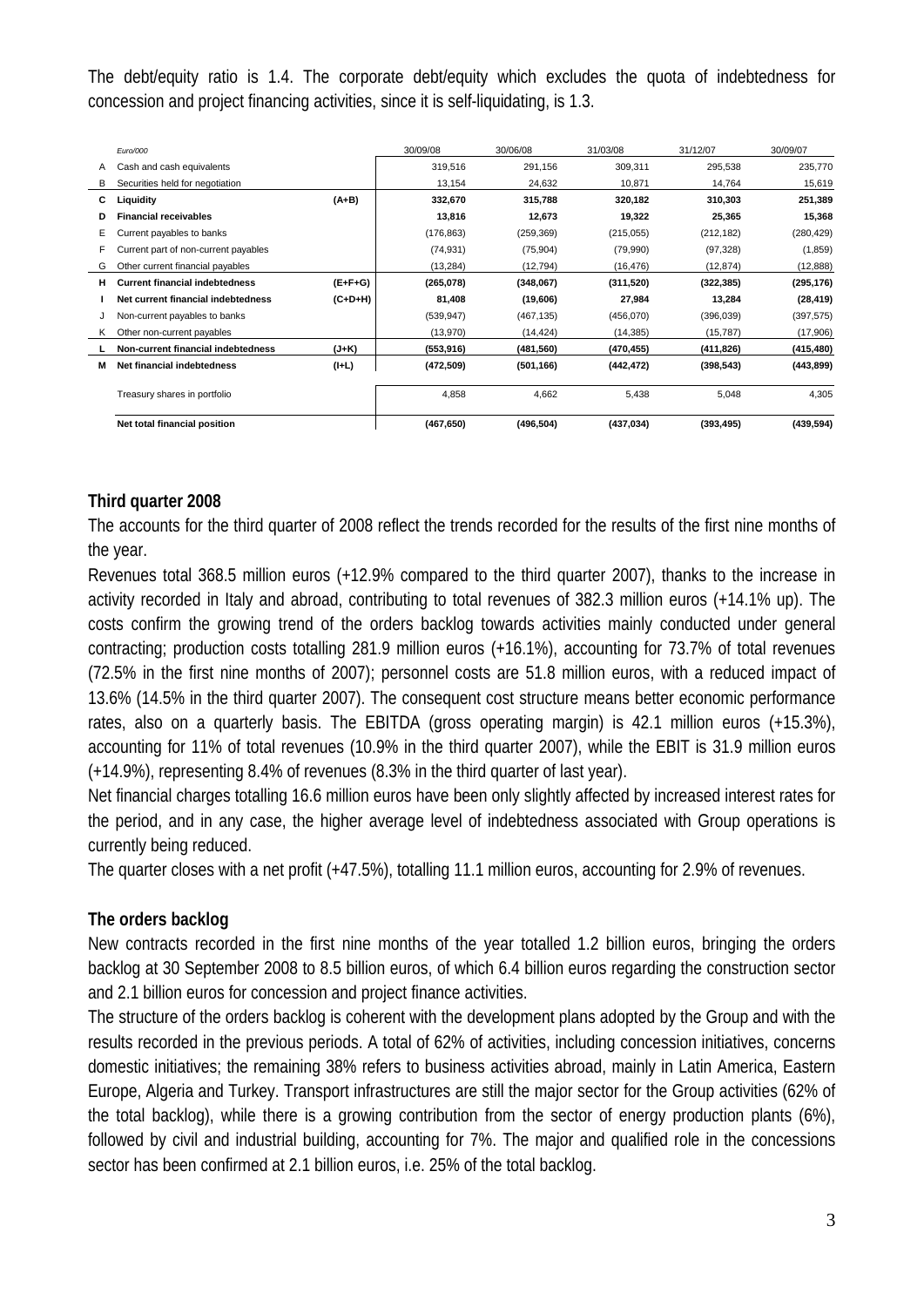The new contracts basically refer to the transport infrastructures sector, in Italy and abroad (Turkey and Romania), and energy production plants (mainly Latin America). In particular, we can point out the contract for the **Chacayes dam in Chile**, worth 282 million euros (95% pertaining to Astaldi), to be built in partnership with the Australian group Pacific Hydro. This project involves the building of more hydroelectric plants for a total value of 600 million dollars, for which Astaldi has already signed an agreement with Pacific Hydro to ensure the exclusive; this is a prelude to the signature of further new contracts in 2009. Another significant project is for the **El Chaparral Hydroelectric Plant in El Salvador**, worth 220 million dollars, and confirming leadership in the sector of energy production plants, as well as strengthening the Company's role in Latin America. Then there is the contract for the **new Istanbul underground**, worth 751 million euros (42% pertaining to Astaldi), the most significant project undertaken in recent years by the Istanbul municipal authorities. We can also recall the acquisition of an initial section of the "Pedemontana Lombarda" Motorway, worth 630 million euros (24% pertaining to Astaldi), and new contracts in the sector of transport infrastructures in Romania. Finally, the orders backlog includes the items underlying the appointment of Astaldi as Promoter for project financing for the construction and subsequent management of the link between the Port of Ancona and the A14 Motorway and the Adriatica National Road (NR 16), for which the final outcome of the procedure is soon expected.

| Euro/million                                | <b>Start of period</b><br>01/01/2008 | <b>Increases</b> | Decreases for<br>production | End of<br>period<br>30/09/2008 |  |
|---------------------------------------------|--------------------------------------|------------------|-----------------------------|--------------------------------|--|
| Transport infrastructures<br>of which:      | 5,386                                | 704              | (777)                       | 5,312                          |  |
| Railways and undergrounds                   | 4,127                                | 368              | (509)                       | 3,986                          |  |
| Roads and motorways                         | 1,169                                | 256              | (239)                       | 1,186                          |  |
| Airports and ports                          | 89                                   | 80               | (29)                        | 140                            |  |
| Hydraulic works and hydroelectric<br>plants | 237                                  | 360              | (120)                       | 478                            |  |
| Civil and industrial building               | 574                                  | 173              | (144)                       | 602                            |  |
| Concessions                                 | 2,119                                | 0                | 0                           | 2,119                          |  |
| <b>Total Orders Backlog</b>                 | 8,316                                | 1,237            | (1,041)                     | 8,512                          |  |

#### **Forecast corporate results and subsequent events**

Despite the complex aspects emerging in the economic and financial situation, the further consolidation of the Group is expected on the international level.

With regard to foreign business, efforts will be made to consolidate the Group in the countries where it has traditionally worked (Latin America, Maghreb, Eastern Europe). Other positive scenarios could open up: in neighbouring markets (Poland, Peru); in Chile, for the agreements signed between Astaldi and Pacific Hydro to ensure the exclusive; in Venezuela, for the options regarding railway projects under way; in Honduras, for the recent cooperation agreements signed between the Italian and Honduran Governments. In El Salvador, new, significant agreements are expected in the hydroelectric sector. With regard to Italy, we are awaiting the outcome of the tender procedures for project financing for the construction and subsequent management of the link between the Port of Ancona and nearby roads; there may also be extensions to Line 5 of the Milan underground.

The start-up of the management phase for the New Hospital in Mestre will enhance this contribution to revenues.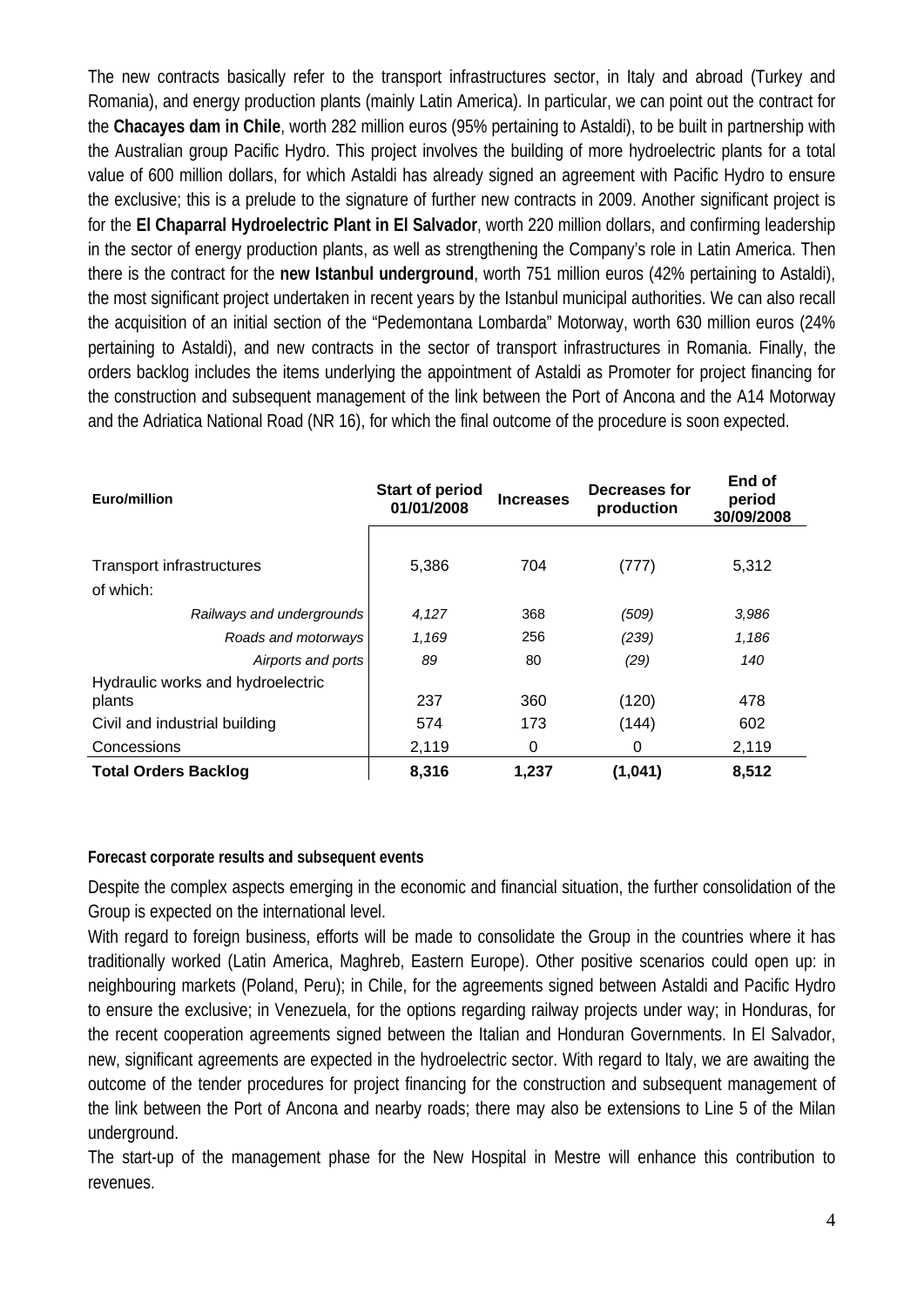Finally, negotiations with the Republic of Croatia have successfully concluded for the definition of the receipt of credit items referring to the arbitration decision on the contract for the construction and management of the Zagreb-Gorican motorway. The agreement signed by Astaldi and the Republic of Croatia provides for the payment of the credit due in three tranches, the first of which has already been settled.

*The manager appointed to draw up to Company's accounting documents, Paolo Citterio, Astaldi General Manager, Administration and Finance, hereby declares, pursuant to para. 2 of Art. 154-bis of the Single Law on Finance that the accounting information contained in this press release corresponds with the figures in the documents, books and accounts.* 

 $^{\circ}$ 

 $000$ 

*The Intermediate Report at 30 September 2008, not subjected to auditing, will be available on the Astaldi website at the address*  www.astaldi.it *within the terms established by law.* 

 $000$ 

*Listed on the STAR segment of the Italian stock exchange, Astaldi Group has been active for more than 80 years, in Italy and abroad, in designing and constructing large-scale civil engineering works. The Group operates in the following areas of activity:* 

- *transport infrastructures (railways, undergrounds, roads, motorways, ports, and airports);*
- *hydraulic works and power production plants (dams, hydroelectric plants, water systems, oil pipelines, gas pipelines, nuclear power stations, and treatment plants);*
- *civil and industrial construction (hospitals, universities, airports, law courts, and car parks;*
- *concession of such works as healthcare facilities, transport infrastructures, car parks.*

*The Group is currently a General Contractor capable of promoting financial aspects and coordinating all resources and skills for the optimal development and management of complex and high-value public works.* 

#### **For further information:**

Tel. +39 06/41766389 Tel. +39 06/48905000 *Alessandra Onorati Giancarlo Frè Torelli*  Head IR & Corporate Communications *a.onorati@astaldi.com www.astaldi.it*

# **Astaldi S.p.A. PMS Corporate Communications**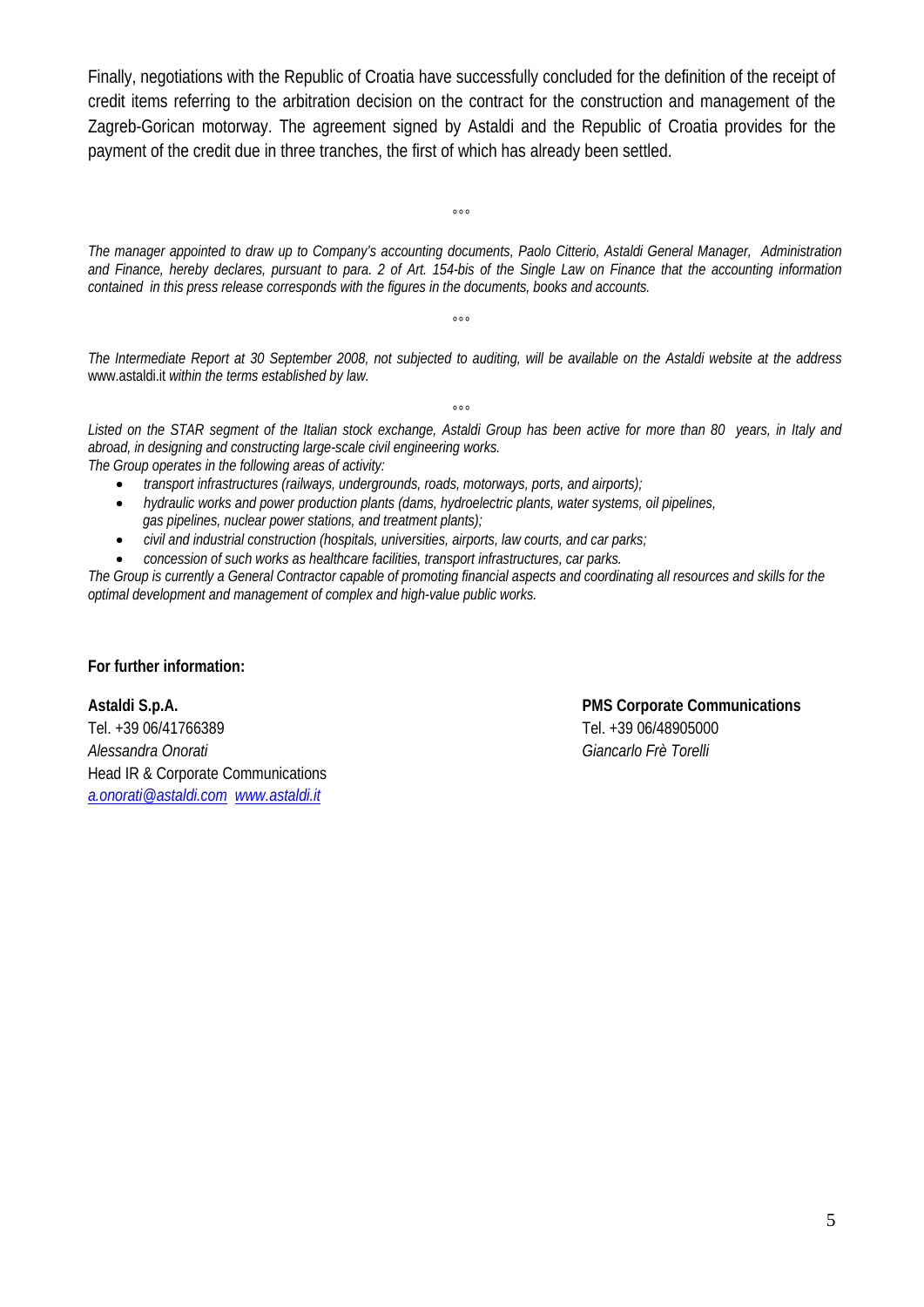## **Reclassified Consolidated Income Statement**

| Euro/000                                                    | Reference to<br>financial<br>statements | 30/09/08   | %        | 30/09/07   | %        | III° Quarter 2008 | %        | III° Quarter 2007 | %        |
|-------------------------------------------------------------|-----------------------------------------|------------|----------|------------|----------|-------------------|----------|-------------------|----------|
| Revenues                                                    | Α                                       | 1,041,263  | 95.8%    | 892.127    | 95.9%    | 368,494           | 96.4%    | 326,518           | 97.5%    |
| Other operating revenues                                    | B                                       | 45,704     | 4.2%     | 37,800     | 4.1%     | 13,818            | 3.6%     | 8,410             | 2.5%     |
| <b>Total revenues</b>                                       |                                         | 1,086,967  | 100.0%   | 929,926    | 100.0%   | 382,312           | 100.0%   | 334,928           | 100.0%   |
| Production costs                                            | C                                       | (788,095)  | $-72.5%$ | (667, 363) | $-71.8%$ | (281,905)         | $-73.7%$ | (242, 885)        | $-72.5%$ |
| <b>Added value</b>                                          |                                         | 298,871    | 27.5%    | 262,564    | 28.2%    | 100,407           | 26.3%    | 92,043            | 27.5%    |
| Personnel costs                                             | D                                       | (156, 136) | $-14.4%$ | (140, 489) | $-15.1%$ | (51, 814)         | $-13.6%$ | (48, 418)         | $-14.5%$ |
| Other operating costs                                       | E                                       | (20, 538)  | $-1.9%$  | (17,760)   | $-1.9%$  | (6, 480)          | $-1.7%$  | (7, 104)          | $-2.1%$  |
| <b>EBITDA</b>                                               |                                         | 122,197    | 11.2%    | 104,315    | 11.2%    | 42,113            | 11.0%    | 36,522            | 10.9%    |
| Amortization and depreciation                               | F                                       | (29, 920)  | $-2.8%$  | (25, 369)  | $-2.7%$  | (10, 341)         | $-2.7%$  | (8,836)           | $-2.6%$  |
| Provisions                                                  | E                                       | (382)      | 0.0%     | (2, 103)   | $-0.2%$  |                   | 0.0%     |                   | 0.0%     |
| (Capitalized costs for internal constructions)              | G                                       | 566        | 0.1%     | 383        | 0.0%     | 174               | 0.0%     | 113               | 0.0%     |
| <b>EBIT</b>                                                 |                                         | 92,460     | 8.5%     | 77,226     | 8.3%     | 31,946            | 8.4%     | 27,799            | 8.3%     |
| Net financial income and charges                            | H                                       | (38, 017)  | $-3.5%$  | (31, 934)  | $-3.4%$  | (16, 644)         | $-4.4%$  | (12, 952)         | $-3.9%$  |
| Effect of valuation of shareholdings using equity<br>method |                                         | (650)      | $-0.1%$  | 1.427      | 0.2%     | (968)             | $-0.3%$  | 136               | 0.0%     |
| Profit (loss) before tax                                    |                                         | 53,794     | 4.9%     | 46,719     | 5.0%     | 14,334            | 3.7%     | 14,983            | 4.5%     |
| Tax                                                         | L                                       | (18, 559)  | $-1.7%$  | (20, 307)  | $-2.2%$  | (3, 170)          | $-0.8%$  | (7, 442)          | $-2.2%$  |
| Profit (loss) for the year                                  | M                                       | 35,235     | 3.2%     | 26,412     | 2.8%     | 11,164            | 2.9%     | 7,540             | 2.3%     |
| Minority (profit) loss                                      | $\mathsf{N}$                            | (3,040)    | $-0.3%$  | 398        | 0.0%     | (97)              | 0.0%     | (35)              | 0.0%     |
| Group net profit                                            | $\mathbf 0$                             | 32,195     | 3.0%     | 26,810     | 2.9%     | 11,067            | 2.9%     | 7,505             | 2.2%     |